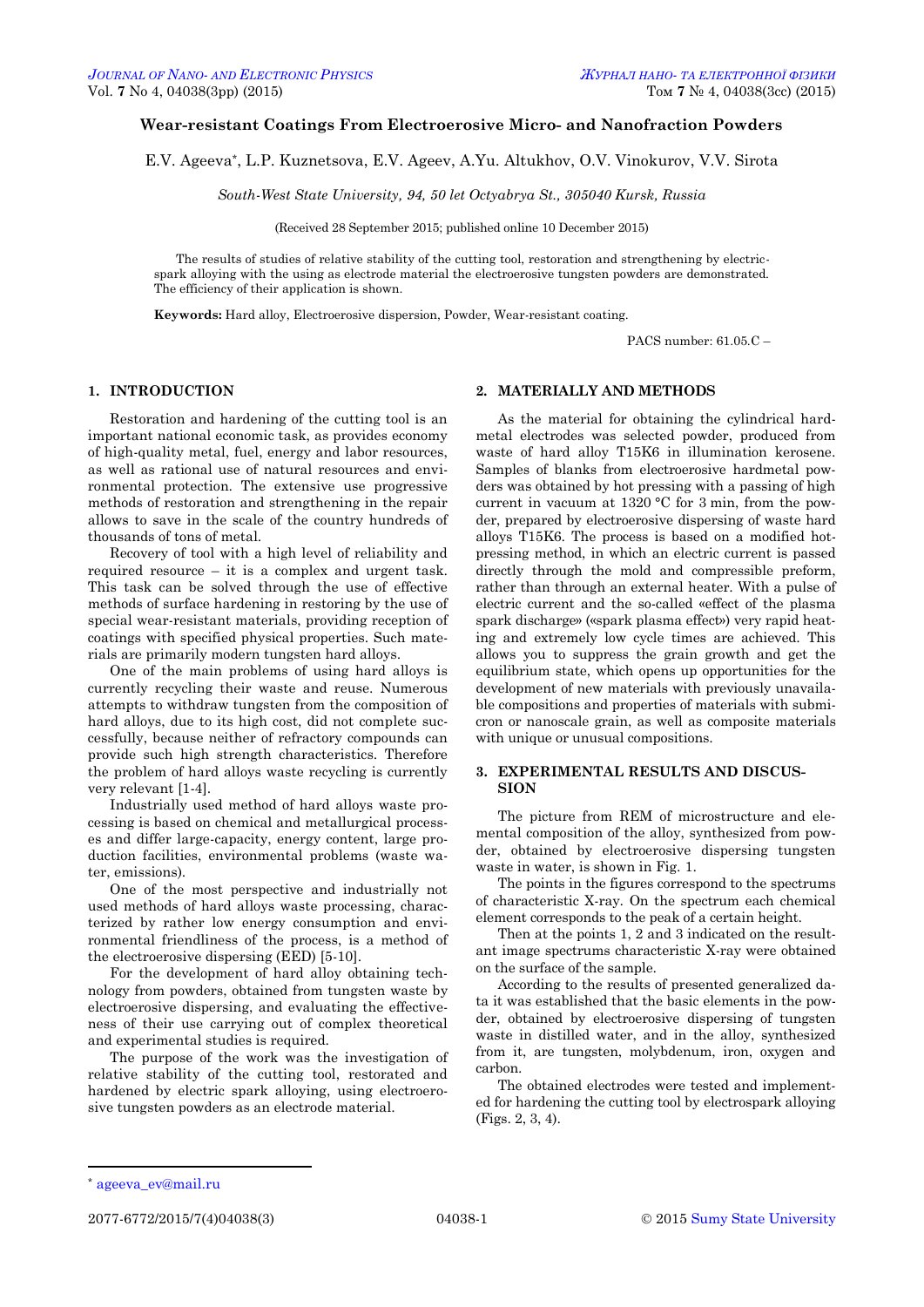## E.V. AGEEVA, L.P. KUZNETSOVA, ET AL. *J. NANO- ELECTRON. PHYS.* **[7](#page-0-2)**, [04038](#page-0-2) [\(2015\)](#page-0-2)



**Fig. 1** − Microstructure a) and elemental composition of hard alloy, synthesized from the powder, obtained by electroerosive dispersing in water b) at point 1; c) at point 2

The cutter with coating





**Fig. 2** − Strengthening of the passage cutter







**Fig. 3** − Hardening of the cutting tool

The cutter without coating



cutter with coating